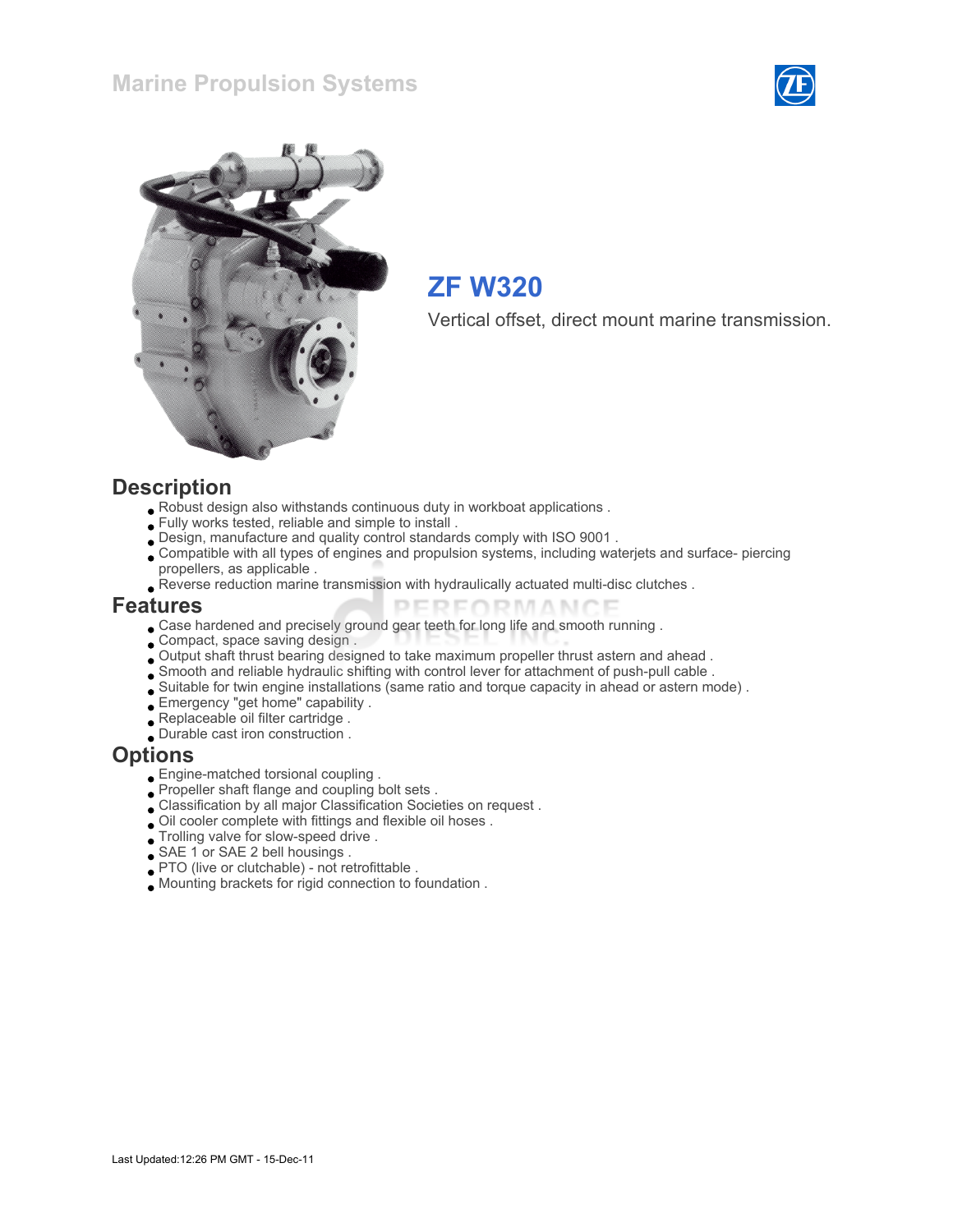# ZF W320 Ratings

### Medium Duty

| <b>RATIOS</b>        | MAX. TORQUE POWER/RPM |      |    |                                  | <b>INPUT POWER CAPACITY</b> |    |               |     | MAX.          |                            |            |
|----------------------|-----------------------|------|----|----------------------------------|-----------------------------|----|---------------|-----|---------------|----------------------------|------------|
| <b>REAC</b>          | <b>Nm</b>             | ftlb | kW | hp                               | kW                          | hp | <b>kW</b>     | hp  | <b>kW</b>     | hp                         | <b>RPM</b> |
|                      |                       |      |    |                                  |                             |    |               |     |               | 1800 rpm 2100 rpm 2300 rpm |            |
| $\blacksquare$ 2.958 | 1695                  | 1250 |    | 0.1775 0.2380 319 428 373        |                             |    |               | 500 | 408           | 547                        | 2400       |
| $\blacksquare$ 4.048 | 1561                  | 1151 |    | 0.1635  0.2192   294   395   343 |                             |    |               | 460 | 376           | 504                        | 2400       |
| $\Box$ 4.526         | 1424                  | 1050 |    | 0.1491 0.2000 268 360            |                             |    | $ 313\rangle$ | 420 | $ 343\rangle$ | 460                        | 2400       |
| $\Box$ 4.950         | 1272                  | 938  |    | 0.1332 0.1786 240 322 280 375    |                             |    |               |     | ∃306          | 411                        | 2400       |

\* Special Order Ratio.

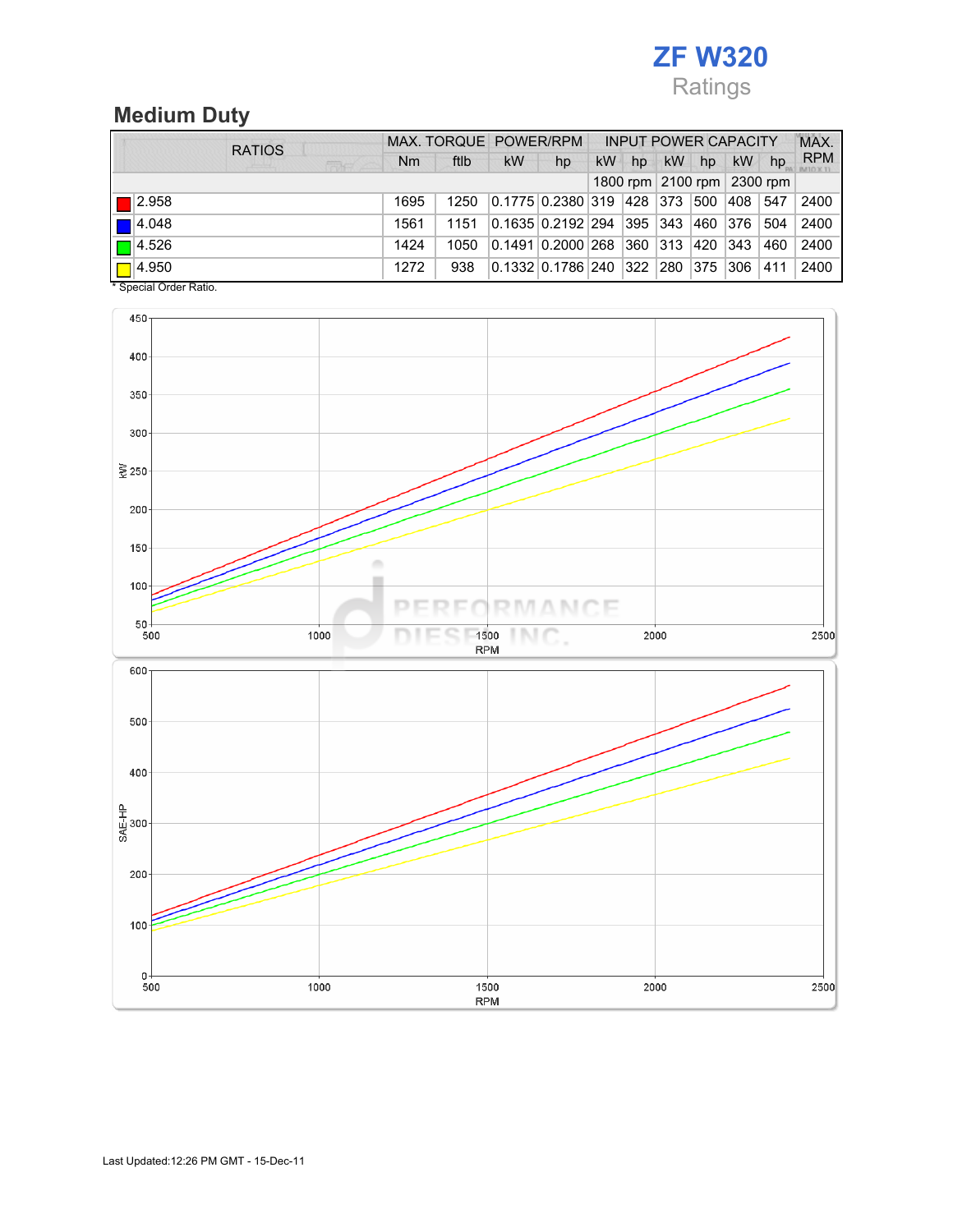# ZF W320 Ratings

### Continuous Duty

| <b>RATIOS</b>        |                | MAX. TORQUE POWER/RPM |           | <b>INPUT POWER CAPACITY</b>            |    |               |               |     |               | MAX.                           |            |
|----------------------|----------------|-----------------------|-----------|----------------------------------------|----|---------------|---------------|-----|---------------|--------------------------------|------------|
| <b>CENT</b>          | N <sub>m</sub> | ftlb                  | <b>kW</b> | hp                                     | kW | hp            | <b>kW</b>     | hp  | <b>kW</b>     | hp                             | <b>RPM</b> |
|                      |                |                       |           |                                        |    |               |               |     |               | 1600 rpm   1800 rpm   2100 rpm |            |
| $\blacksquare$ 2.958 | 1424           | 1050                  |           | 0.1491  0.2000   239   320   268   360 |    |               |               |     | $ 313\rangle$ | 420                            | 2400       |
| $\blacksquare$ 4.048 | 1306           | 963                   |           | 0.1368   0.1834   219   293            |    |               | 246 330       |     | 287           | 385                            | 2400       |
| $\Box$ 4.526         | 1226           | 904                   |           | 0.1284  0.1722   205   275   231   310 |    |               |               |     | $ 270\rangle$ | 362                            | 2400       |
| $\Box$ 4.950         | 1108           | 817                   |           | 0.1160 0.1556 186                      |    | $ 249\rangle$ | $ 209\rangle$ | 280 | 244           | 327                            | 2400       |

\* Special Order Ratio.

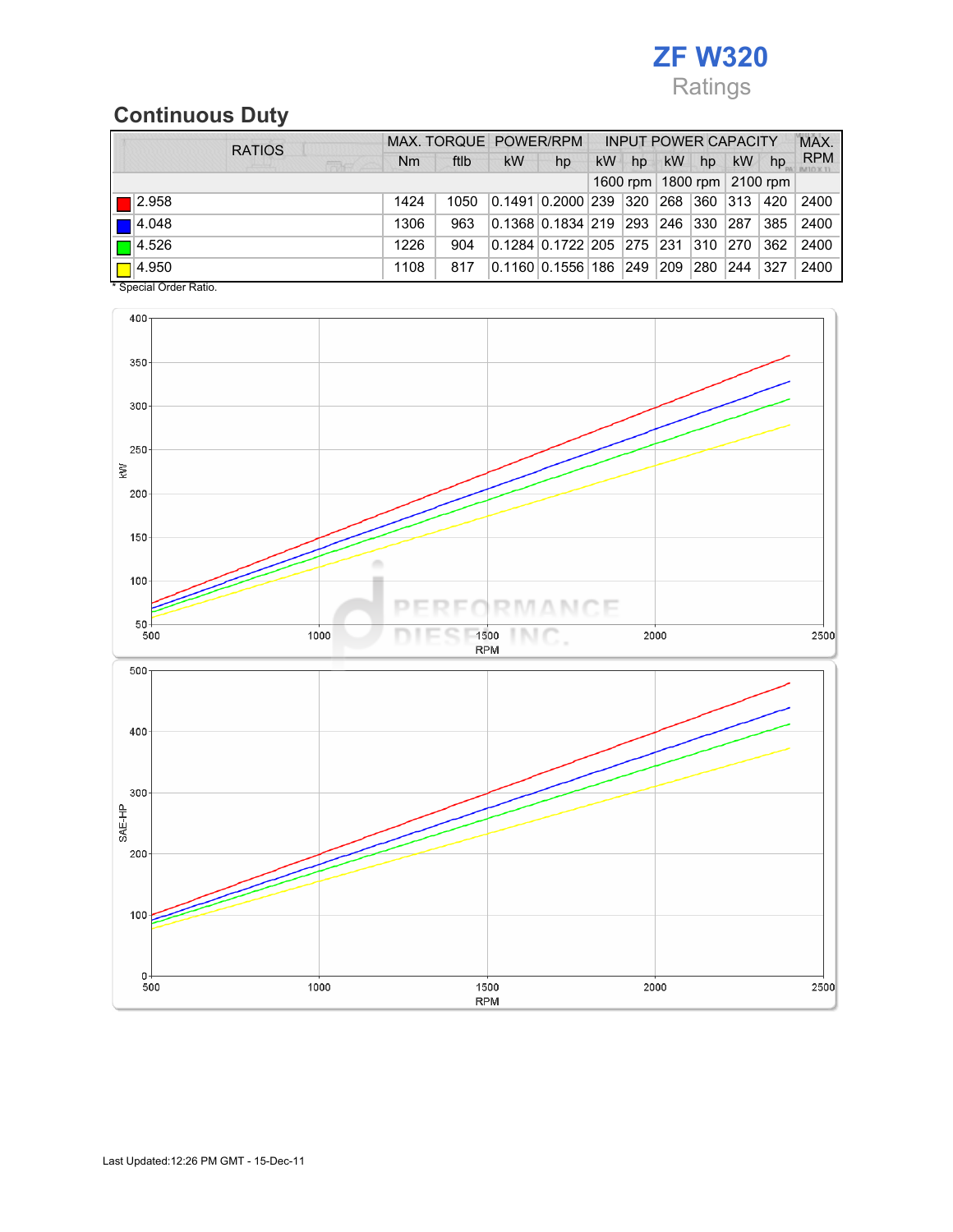



|                |                |                |                | mm (inches)    |                            |  |                                                                                                      |       | MIU A. T            |  |  |
|----------------|----------------|----------------|----------------|----------------|----------------------------|--|------------------------------------------------------------------------------------------------------|-------|---------------------|--|--|
| $\overline{A}$ | B <sub>1</sub> | B۵             | H <sub>1</sub> | H <sub>2</sub> |                            |  | L2                                                                                                   | $L_3$ | <b>Bell</b><br>Hsq. |  |  |
|                |                |                |                |                |                            |  | 245 (9.65) 295 (11.6) 295 (11.6) 248 (9.76) 395 (15.6) 598 (23.5) 443 (17.4) 83.0 (3.27) 70.0 (2.76) |       |                     |  |  |
|                |                | Weight kg (lb) | PC6 BB         |                | Oil Capacity Litre (US qt) |  |                                                                                                      |       |                     |  |  |
|                |                | 270 (595)      |                |                | 21.0(22.3)                 |  |                                                                                                      |       |                     |  |  |

## SAE Bell Housing Dimensions RFORMANCE

|         |    | $\overline{\mathsf{A}}$ |    | В                       |                                                         |                         |     | <b>Bolt Holes</b> |  |
|---------|----|-------------------------|----|-------------------------|---------------------------------------------------------|-------------------------|-----|-------------------|--|
| SAF No. |    |                         |    |                         |                                                         |                         | No. | <b>Diameter</b>   |  |
|         | mm |                         | mm | $\mathsf{I} \mathsf{n}$ | mm                                                      | $\overline{\mathsf{m}}$ |     | mm                |  |
|         |    |                         |    |                         | 511.18 20.125 530.23 20.875 552.45 21.75 12 11.91 15/32 |                         |     |                   |  |
|         |    |                         |    |                         | 447.68 17.625 466.73 18.375 488.95 19.25 12 10.32 13/32 |                         |     |                   |  |

### Output Coupling Dimensions

|    |    |  |             |  |  | <b>Bolt Holes</b>                                  |     |              |      |      |
|----|----|--|-------------|--|--|----------------------------------------------------|-----|--------------|------|------|
|    |    |  |             |  |  |                                                    | No. | Diameter (E) |      |      |
| mm | In |  | mm in mm in |  |  | mm                                                 |     |              | mm   |      |
|    |    |  |             |  |  | 225   8.86   196   7.72   140   5.51   18.0   0.71 |     | 8            | 17.0 | 0.67 |